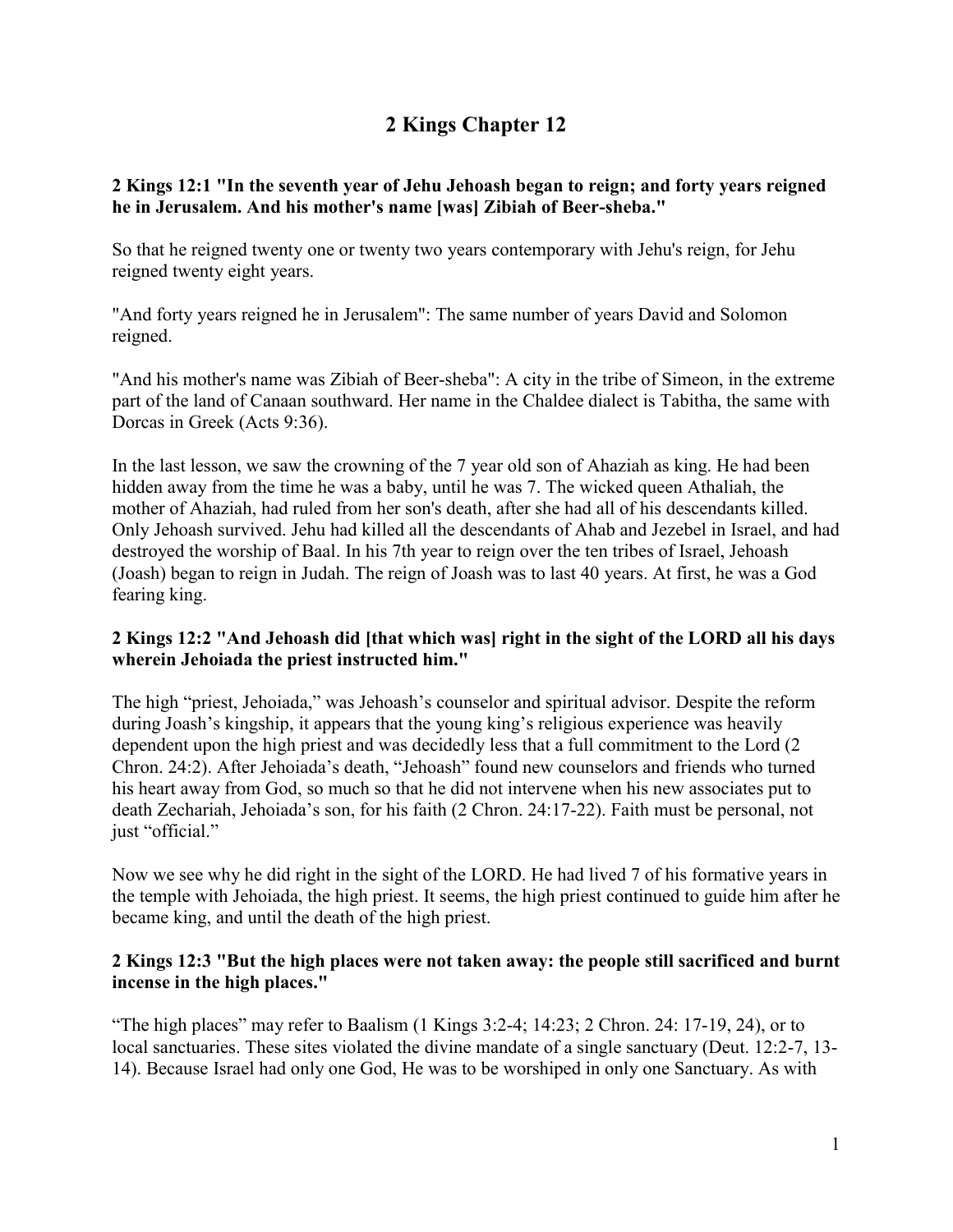most kings of Judah, Joash failed to remove these places of worship where, contrary to the Mosaic Law, the people sacrificed and burned incense to the Lord.

The LORD was worshipped in the high places instead of false gods, so it was not as bad as the worship of Baal and the other false gods. God did want them to worship in the temple in Jerusalem, but from time to time that had been impossible. They had gotten into the habit of worshipping in the high places, and it was hard to break the habit.

Verses 4-16: The repair of the temple was a matter of some urgency due to the destructive acts in Athaliah's day (2 Chron. 24:7).

God blessed and honored the king's efforts to put God's house in proper order and "repair … the house".

#### **2 Kings 12:4 "And Jehoash said to the priests, All the money of the dedicated things that is brought into the house of the LORD, [even] the money of every one that passeth [the account], the money that every man is set at, [and] all the money that cometh into any man's heart to bring into the house of the LORD,"**

Being minded or having it in his heart, to repair the temple (as in 2 Chron. 24:4). Not only because it was the sanctuary of the Lord, though that chiefly, but because it had been a sanctuary to him, where he was hid and preserved six years.

"All the money of the dedicated things that is brought into the house of the Lord": Or rather, "that is to be brought", as De Dieu, and others render it, the particulars of which follow.

"Even the money of everyone that passeth the account": Or that passes among them that are numbered (as in Exodus 30:13). That were upwards of twenty years of age, and bound to pay the half shekel for the ransom of their souls. And it is called the collection or burden Moses laid on them in the wilderness (2 Chron. 24:6).

"The money that every man is set at": The price the priest set upon or estimated a man at, or whomsoever that belonged to him, that he devoted to the Lord, which by the law he was bound to pay for his redemption, and, till that was done, he and they were not his, but the Lord's (of which see Lev.27:1). And here the Targum calls it, the money of the redemption of souls, which is the gift of a man for the redemption of his soul.

"And all the money that cometh into any man's heart to bring into the house of the Lord": Vows and freewill offerings made of their own accord.

(See 2 Chron. 24:5-14).

**2 Kings 12:5 "Let the priests take [it] to them, every man of his acquaintance: and let them repair the breaches of the house, wheresoever any breach shall be found."**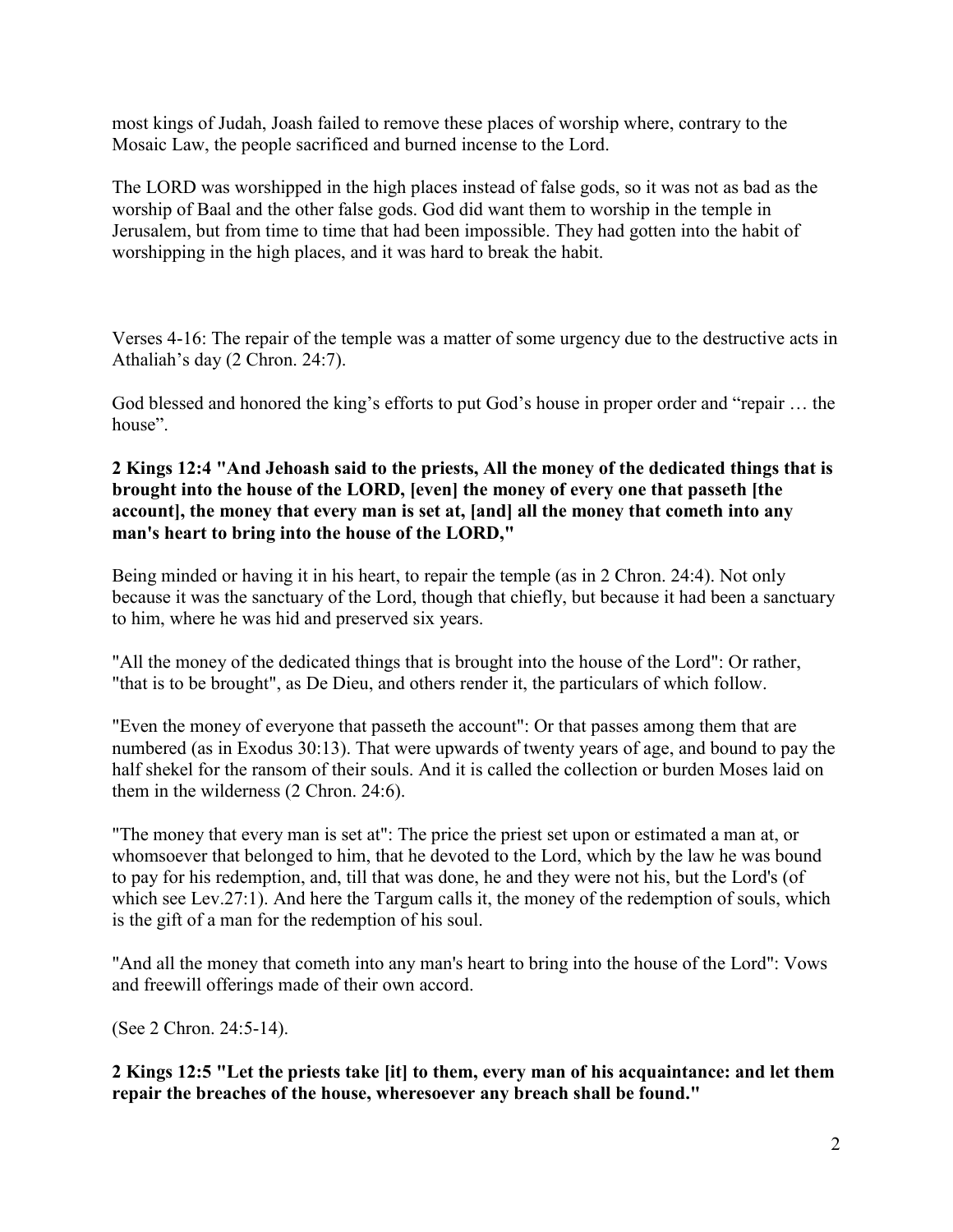"His acquaintance": This person would be a friend of the priest who either gave offerings or collected the offerings for the priest. However, some interpret the Hebrew term to mean "treasurer." This understanding views the individual as a member of the temple personnel who assisted the priest with the valuation of sacrifices and offerings brought to the temple.

"Repair the breaches of the house": During the reign of Athaliah, the temple had suffered major damages and temple articles had been taken for use in the temple of Baal (2 Chron. 24:7). Joash ordered the priest to channel the temple offerings to fund the needed repairs. This was to be in addition to the normal temple expenses.

During the reign of the wicked Queen Athaliah, the breaches had been made and they had never been repaired. The priests seemed not to have taken the initiative in re-building, and Joash thought this should be done. Even though the priests had great influence over him, they still did not have control of him. He was not like a puppet on a string. He had ideas of his own, and he wanted them carried out. The money that came into the house of the LORD was to be used for many purposes at the temple, one of which was the support of the priests. They were keeping all the money and not repairing the breaches.

## **2 Kings 12:6 "But it was [so, that] in the three and twentieth year of king Jehoash the priests had not repaired the breaches of the house."**

"Three and twentieth year": Ca. 813 B.C. Judah seems to have used the non-accession-year system during the reigns of Athaliah and Joash (see note on 13:1), which did not count the first year of the reign but began with the second. This is how we count ages today, starting with the beginning of the second year as one. Joash was 29 years of age.

They seemed to be using the money for everything else, except fixing the breaches in the wall. After he had reigned 23 years, they still had not made the repairs he had told them to. This upset Jehoash.

Verses 7-11: A lagging work schedule caused the "king" to take a more direct hand in matters. The Jehoash "chest" made the offering process more visible and the money was more efficiently put into the hands of those responsible for the repairs. The people responded well (2 Chron. 24:10), and gave freely and willingly (Exodus 25:2).

The plan of Joash did not work. Either the revenue from these sources was inadequate to support the priests and Levites and also to pay for the temple repairs, or the priests for some unknown reason would not fund the temple repairs. Therefore, the priests no longer received the offerings from the people, nor did they fund the temple repairs from the income they had already received.

**2 Kings 12:7 "Then king Jehoash called for Jehoiada the priest, and the [other] priests, and said unto them, Why repair ye not the breaches of the house? now therefore receive no [more] money of your acquaintance, but deliver it for the breaches of the house."**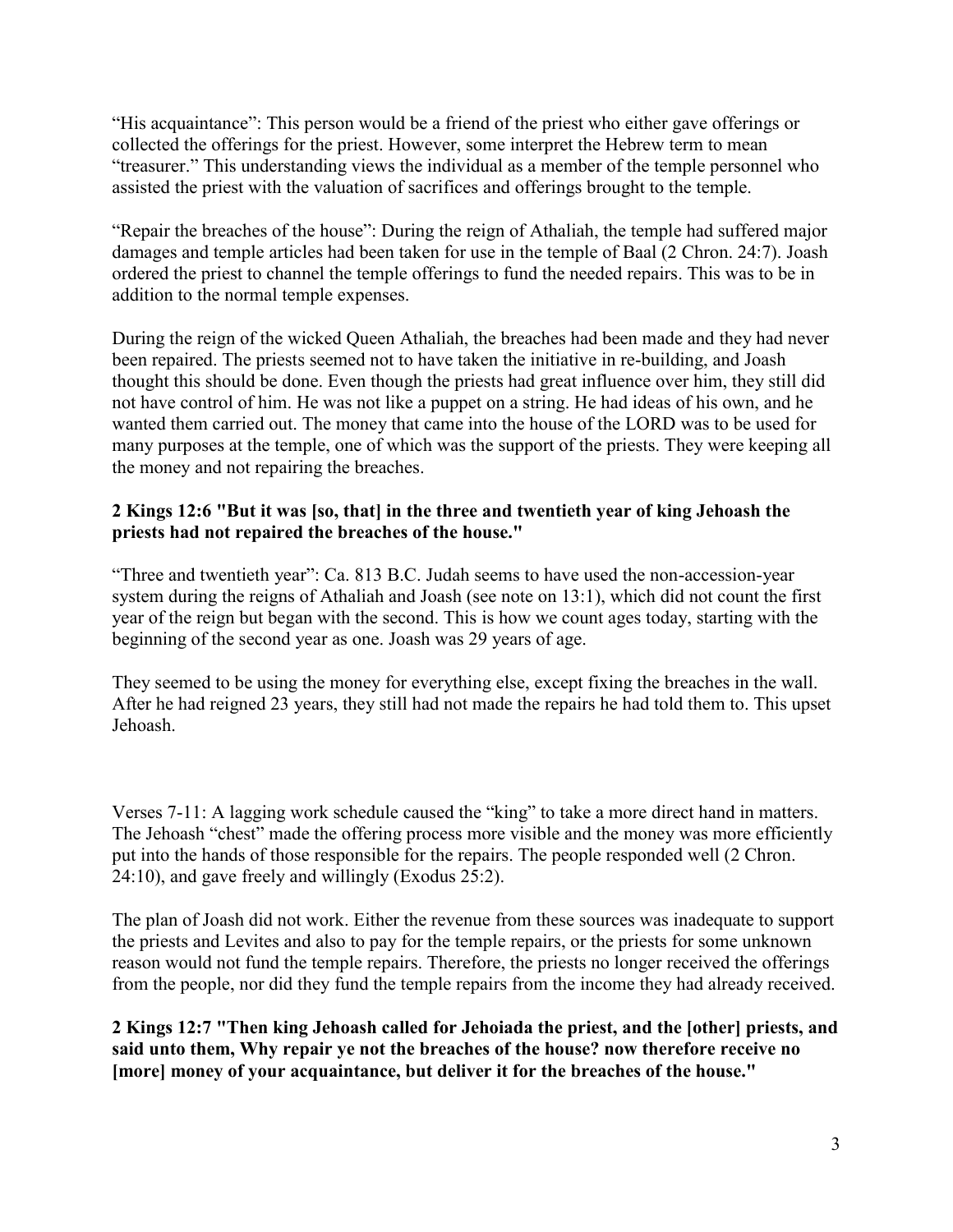The common priests, Jehoiada being high priest.

"And said unto them, why repair ye not the breaches of the house?" In which they appeared to him very dilatory. The reason might be, the people were not forward to pay in their money, and they might not choose to begin the repairs until they had got it all in, or at least what was sufficient to carry them through them.

"Now therefore receive no more money of your acquaintance": Suspecting that what they had received they kept for their own use.

"But deliver it for the breaches of the house": Into other hands for that use, and so dismissed them at once from collecting the money, and being concerned in the repairs of the temple.

It appeared that plenty of money had come in for the project, but they had just never begun repairing the breaches of the house. Somehow something had to change to get this project under way. Instead of the money being distributed out from now on, it would be collected and turned over for repairs.

#### **2 Kings 12:8 "And the priests consented to receive no [more] money of the people, neither to repair the breaches of the house."**

And delivered up what they had.

"Neither to repair the breaches of the house": Being very willing to be stop both services, and especially since they seemed to be suspected.

I do not see a reprimand of the priests by the king. It appears, that he talked to them, and they agreed that the money taken in must, must first go to fixing the breaches in the house.

Verses 9-16: Joash instituted a new plan. First, a single collection box was to receive all incoming offerings. When the chest was full, only the royal secretary and High-Priest would be authorized to empty it. Second, from the funds thus generated, men were hired to supervise and pay the carpenters, builders, masons, and stonecutters who worked on the temple repairs. The men involved were so trustworthy that no accounting was taken of them (verse 15).

#### **2 Kings 12:9 "But Jehoiada the priest took a chest, and bored a hole in the lid of it, and set it beside the altar, on the right side as one cometh into the house of the LORD: and the priests that kept the door put therein all the money [that was] brought into the house of the LORD."**

"Priests that kept the door": These were priests who normally screened the people to keep unclean worshipers from entering the temple (25:18; Jer. 52:24). These priests took the offerings from the worshipers, who then personally watched the priest drop them into the chest.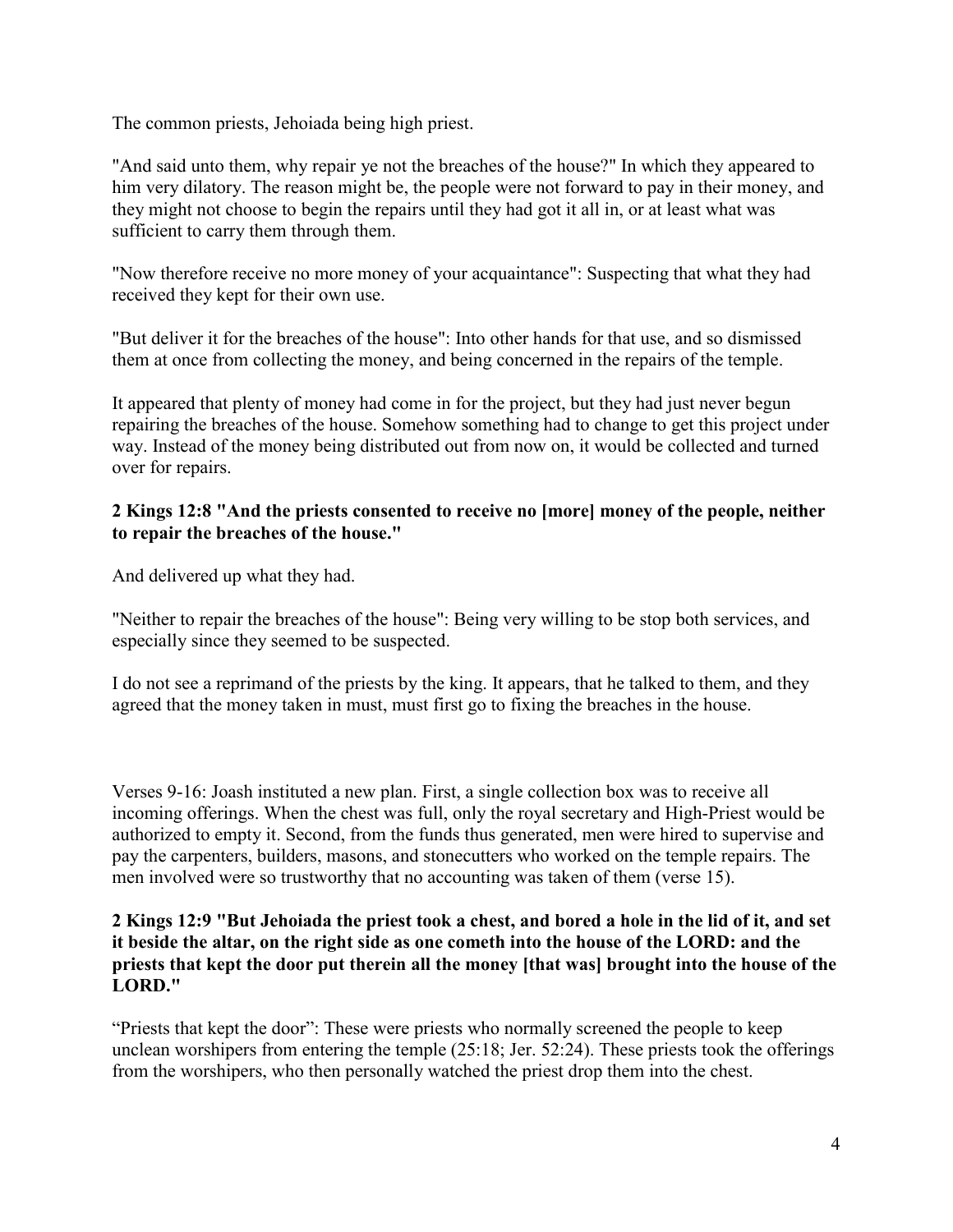Now, we see a positive thing done by the high priest. He prepared a chest for their offerings. The chest was near the altar. I would believe it to be near the brazen altar, since it was near the entrance to the house of the LORD. They would hand their tithes and offerings to the priests on duty, and they would put it in the chest.

## **2 Kings 12:10 "And it was [so], when they saw that [there was] much money in the chest, that the king's scribe and the high priest came up, and they put up in bags, and told the money that was found in the house of the LORD."**

Which might easily be guessed at by the number of the people which contributed.

"That the king's and the high priest came up": To the temple; the high priest did not choose to come alone, lest he should be suspected, but to have the king's secretary with him, that the money might be taken out of the chest, and told in the presence of them both: In (2 Chronicles 24:11), instead of the "high priest", it is the "high priest's officer", which the Targum there calls the Sagan of the high priest, or his deputy. Who, perhaps, attended when the high priest could not.

"And they put up in bags, and told the money that was found in the house of the Lord": That is, they poured the money out of the chest, or emptied it (as in 2 Chron. 24:11), and counted it, and very likely set down the sum in writing, and put it up in bags, very probably sealed.

The high priest (Jehoiada), and the king's scribe counted the money together and made a record of it, so everyone would be pleased.

## **2 Kings 12:11 "And they gave the money, being told, into the hands of them that did the work, that had the oversight of the house of the LORD: and they laid it out to the carpenters and builders, that wrought upon the house of the LORD,"**

Who were appointed overseers of the workmen employed in the repairs of the temple. Which overseers were laymen, and not priests, they being discharged from any concern in the repairs. This money "told", Kimchi interprets of its being coined; he supposes money coined and uncoined bullion to be brought, which was put in separate bags. And that, which was not coined, they coined it before they delivered it to the overseers to pay the workmen with.

"And they laid it out to the carpenters and builders that wrought upon the house of the Lord": Paid them with it, some that wrought in cutting the timber, and others in building with it.

As soon as there was quite a bit of money in the chest, and they had counted it and recorded it, they hired carpenters and other builders to go to work on the breaches in the wall.

## **2 Kings 12:12 "And to masons, and hewers of stone, and to buy timber and hewed stone to repair the breaches of the house of the LORD, and for all that was laid out for the house to repair [it]."**

Which they cut out of the mountain, and the masons repaired the stone walls with.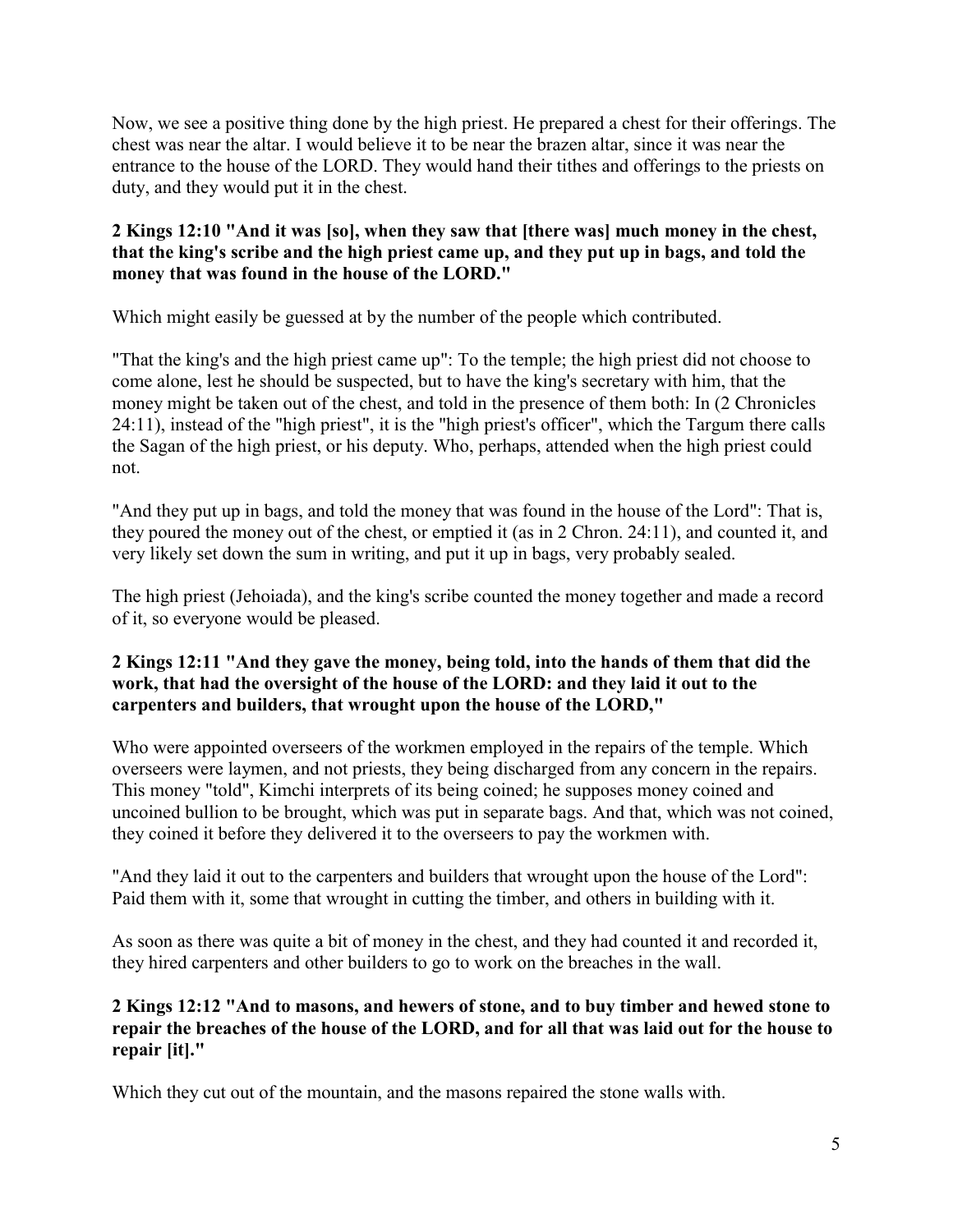"And to buy timber": Felled in Lebanon.

"And hewed stone": Fitted for building with.

"To repair the breaches of the house of the Lord": Where both timber and stone were wanting.

"And for all that was laid out for the house to repair it": In whatsoever else it needed, as iron and brass to mend it (2 Chron. 24:12).

It seemed to take all of the money they could collect for all of the laborers, and the materials used for building.

## **2 Kings 12:13 "Howbeit there were not made for the house of the LORD bowls of silver, snuffers, basins, trumpets, any vessels of gold, or vessels of silver, of the money [that was] brought into the house of the LORD:"**

Either to hold the blood of the sacrifices, or the drink offerings of wine.

"Snuffers": To trim the lamps; or, as Jarchi and other writers, both Jewish and Christian, musical instruments.

"Basins": Vessels to sprinkle the blood with, as the word signifies.

"Trumpets": Silver ones, to call the assembly, blow over the sacrifices, etc.

"Any vessels of gold, or vessels of silver": For any other use: these were not made.

"Of the money that was brought into the house of the Lord": Yet, (in 2 Chron. 24:14), it is said they were, which is to be reconciled thus. They did not make any of those things at first, until the house was repaired, and the charges of it defrayed. And then of what remained they made vessels for the house, which were wanting, that Athaliah had bestowed on Baalim (2 Chron. 24:7).

In the time of Solomon, all of these things had been in the temple. In fact, there was so much gold used that even the inside walls were covered with gold. The temple had been robbed since then. Rehoboam had used many of these things to buy off a neighboring king. Some of the evil kings, and the evil queen, had not helped keep the temple up. It seemed that funds were short now, and no funds had been set aside to buy these things for use in the temple. The most urgent thing at the moment, was to repair the breaches in the wall.

## **2 Kings 12:14 "But they gave that to the workmen, and repaired therewith the house of the LORD."**

They took care that the workmen should first be paid for the repairs of the temple.

The offerings they took in were just enough to pay the workmen.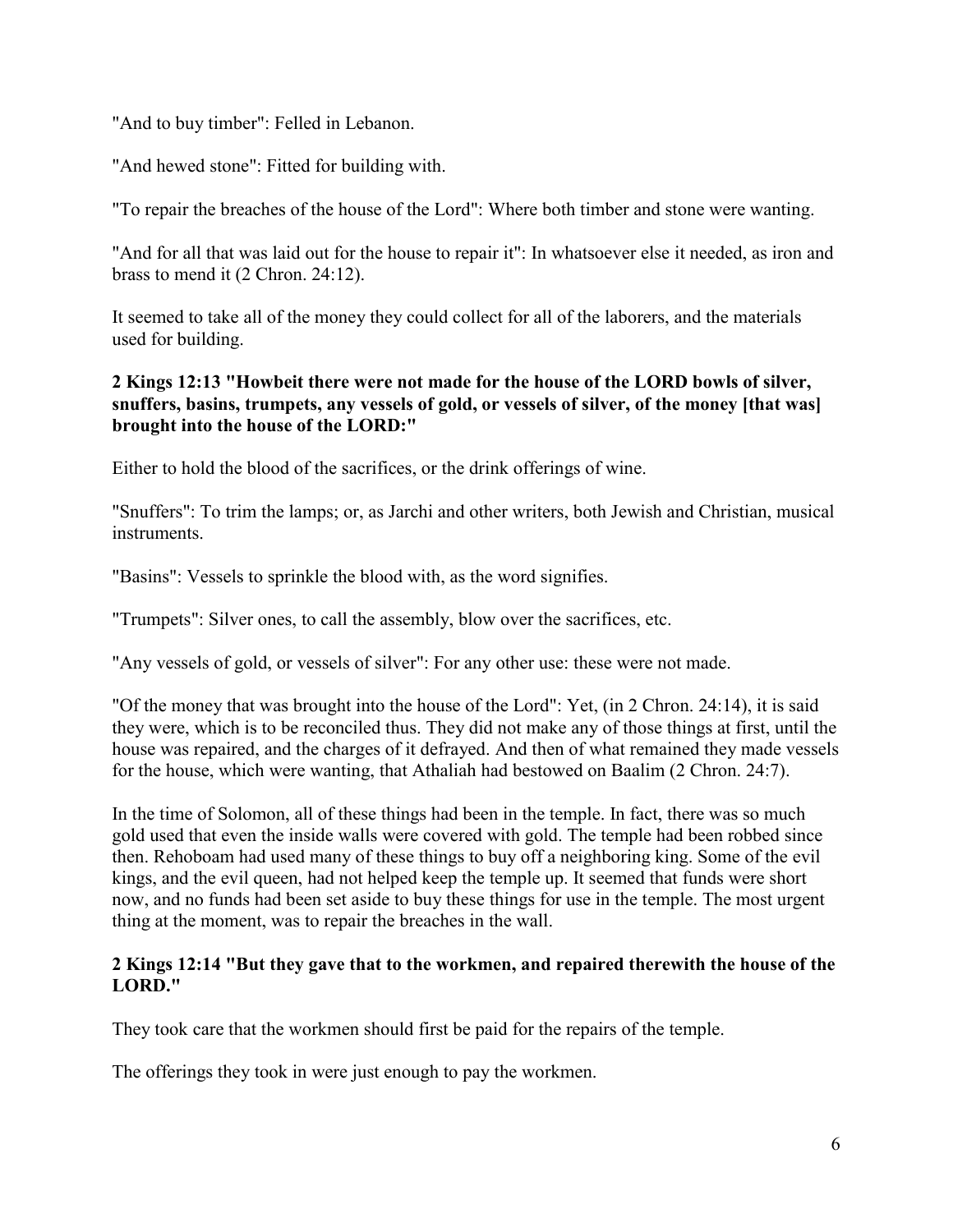#### **2 Kings 12:15 "Moreover they reckoned not with the men, into whose hand they delivered the money to be bestowed on workmen: for they dealt faithfully."**

That is, the king's secretary and the high priest, or his officer, never called to account the overseers of the workmen, to whom they committed the money to pay them with. And never examined how they laid it out, and for what.

"For they dealt faithfully": They saw they acted such an honest and upright part, and such a high opinion had they of them, that they never examined their accounts, or called for their bills.

There was not any treachery going on pertaining to the money. It was being properly distributed among the workers. The high priest was assured they were dealing fairly.

## **2 Kings 12:16 "The trespass money and sin money was not brought into the house of the LORD: it was the priests'."**

"Trespass money and sin money": The income from these offerings was distinct from the income mentioned in verse 4 and so was not used in the repair of the temple, but remained the property of the priests (see Lev.  $4:1 - 6:7$ ). The temple repairs did not deprive the priests of their income (Lev. 7:7).

The trespass and the sin money was the living of the priests'. They had no other income, only the money deposited in the chest was being used for the repairs.

Verses 17-20: The renewed Aramean pressure under "Hazael" was severe, including not only attacks against Jehoahaz and the northern kingdom (13:1-3), but also the Philistine coast. Even "Jerusalem" came under dire threat. Because Joash's faith had become apostate after Jehoiada's death, God used Hazael to attempt to bring Joash and Judah to repentance (2 Chron. 24:23-24). Joash became wounded in the battle (2 Chron. 24:25), and brought Hazael off with a bribe in order to deliver Jerusalem.

Joash's career did not end as grandly as it began. Once a God-fearing young ruler, he died a disappointment. The writer says only that Joash traded treasure from the Lord's temple to rescue Jerusalem from the attack by Hazael, "king of Syria". But (2 Chron. 24:17-27), says he allowed idol worship and even killed his own son. The Lord allowed the Aramean army to attack Jerusalem as an act of judgment upon His people for forsaking Him (2 Chron. 24:24).

## **2 Kings 12:17 "Then Hazael king of Syria went up, and fought against Gath, and took it: and Hazael set his face to go up to Jerusalem."**

"Hazael" (see notes on 8:8-15).

"Gath": One of the 5 major Philistine cities (1 Sam. 5:8), located about 25 miles southwest of Jerusalem. Gath had previously belonged to Judah (2 Chron. 11:8).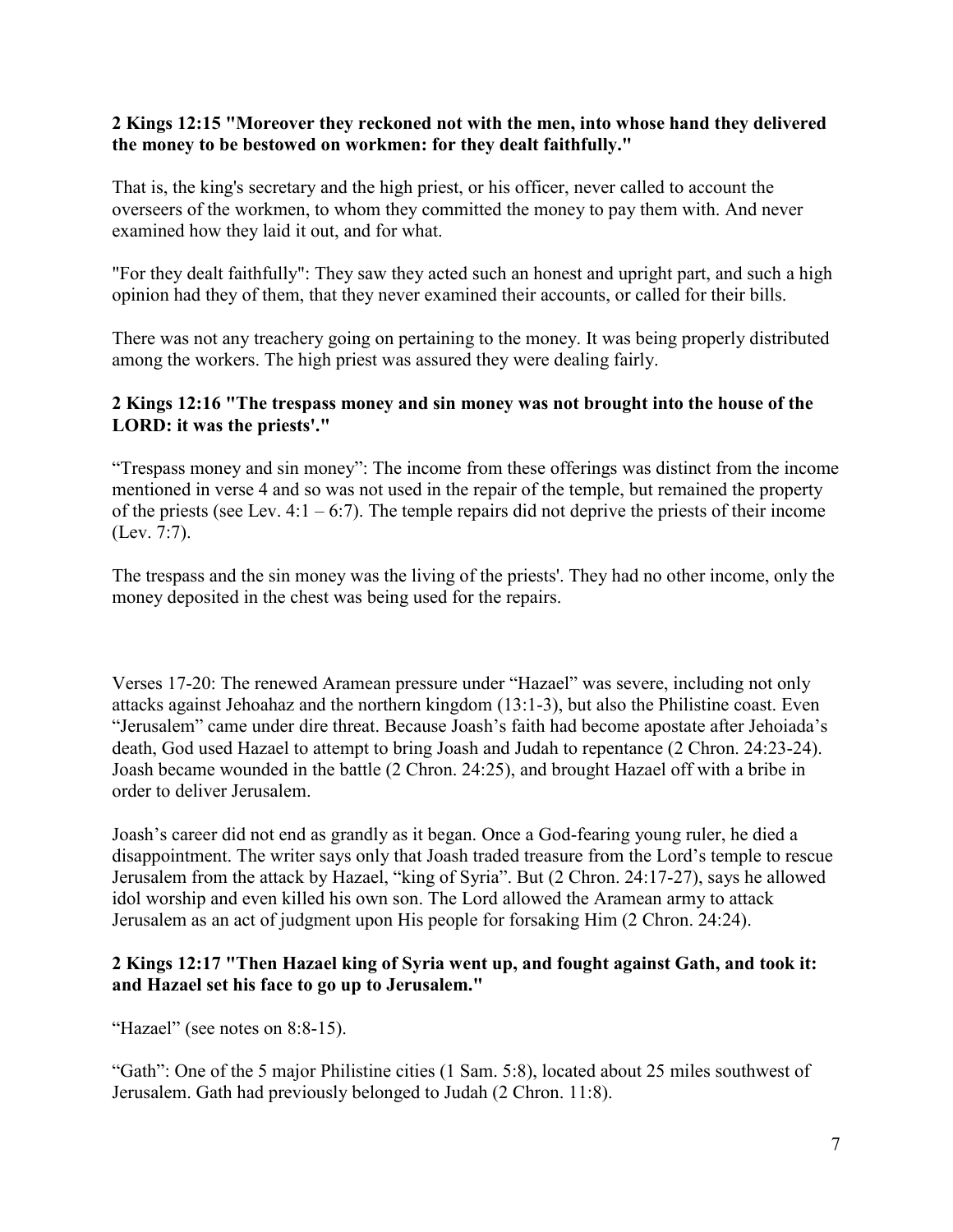It appears, that the Scripture, above, is a break away from (verse 16). It happens much later. It appears that after the breach was fixed, the priests set about putting the vessels in the temple back as they had been.

2 Chronicles 24:14 "And when they had finished [it], they brought the rest of the money before the king and Jehoiada, whereof were made vessels for the house of the LORD, [even] vessels to minister, and to offer [withal], and spoons, and vessels of gold and silver. And they offered burnt offerings in the house of the LORD continually all the days of Jehoiada."

The high priest Jehoiada died before the happening (in verse 17 above).

2 Chronicles 24:15 "But Jehoiada waxed old, and was full of days when he died; a hundred and thirty years old [was he] when he died."

Hazael was the wicked king of Syria. He would take anyone he could.

**2 Kings 12:18 "And Jehoash king of Judah took all the hallowed things that Jehoshaphat, and Jehoram, and Ahaziah, his fathers, kings of Judah, had dedicated, and his own hallowed things, and all the gold [that was] found in the treasures of the house of the LORD, and in the king's house, and sent [it] to Hazael king of Syria: and he went away from Jerusalem."**

"All the hallowed things": When Joash's army was defeated by Hazael and his leading men killed (2 Chron. 24:23-24), he averted further attacks against Jerusalem by sending tribute to the king of Syria. This tribute included gifts donated to the temple in Jerusalem by kings of Judah (1 Kings 15:15, 18).

Fear can cause a person to do terrible things. Jehoash does not have Jehoiada to ask about these things, and makes a bad mistake. The things in the temple belong to God, not to Jehoash. He takes the hallowed things in the temple and buys off the king of Syria. It appears there had been a battle, where many lives had been lost. Jehoash not only gave away the treasures of the temple, but of his own palace as well.

## **2 Kings 12:19 "And the rest of the acts of Joash, and all that he did, [are] they not written in the book of the chronicles of the kings of Judah?"**

"Acts of Joash": A more complete account of the reign of Joash is found (in  $2$  Chron.  $22:10 -$ 24:27).

The record book that is mentioned so many times before, is mentioned, again, as where the rest of his exploits are recorded.

#### **2 Kings 12:20 "And his servants arose, and made a conspiracy, and slew Joash in the house of Millo, which goeth down to Silla."**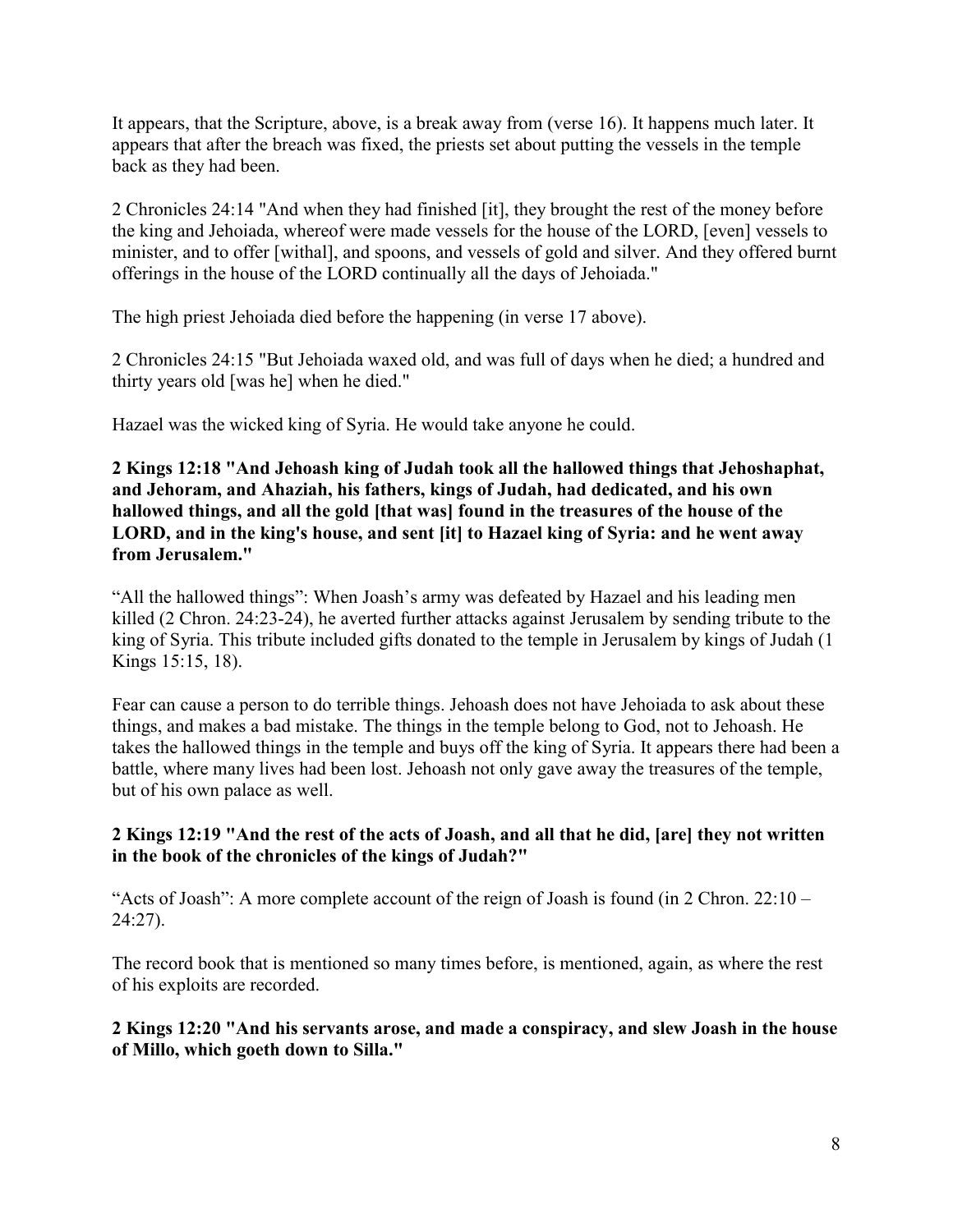"A conspiracy": Some of the officials of Joash conspired against him because he had killed the High-Priest Zechariah, the son of the priest Jehoiada (2 Chron. 24:20-22).

"House of Millo": Probably a house built on a landfill north of David's city of Jerusalem and south of the temple mount (2 Chron. 24:25).

A spiritually defeated Joash died in a palace intrigue and was excluded from the royal burial chambers (2 Chron. 24:25).

Joash had been a good king in the beginning. It seemed, as long as he had Jehoiada to guide him, he did just fine. He had become evil after the death of Jehoiada. Millo was a fortress, he went to for safety. His own commanders killed him.

## **2 Kings 12:21 "For Jozachar the son of Shimeath, and Jehozabad the son of Shomer, his servants, smote him, and he died; and they buried him with his fathers in the city of David: and Amaziah his son reigned in his stead."**

The variation between the names of the assassins given here and those (in 2 Chronicles 24:26), are merely minor alterations, easily reconcilable on the basis of known manuscript evidence, and writing and spelling practices.

"Amaziah" (see 14:1-22), for the reign of Amaziah.

He was buried in the city of David, not necessarily in the same tomb area. We will find, in a later lesson that Amaziah becomes king, when he kills his dad's murderers. "Amaziah" means whom Jehovah strengthens. We are not told exactly why they killed Joash only that they did. Probably it was to seize power, since he was a very sick man. He reigned 40 years and was 47 when he died. Before we begin the questions, we must realize again, that Joash and Jehoash is the same person.

## **2 Kings Chapter 12 Questions**

- 1. When did Jehoash begin to reign?
- 2. How many years did he reign?
- 3. Where did he reign?
- 4. Jehoash did that which was  $\frac{1}{2}$  in the sight of the LORD.
- 5. How long did he do that?
- 6. What was one thing that still went on in worship, which did not please God?
- 7. Why did they do that, with the temple available?